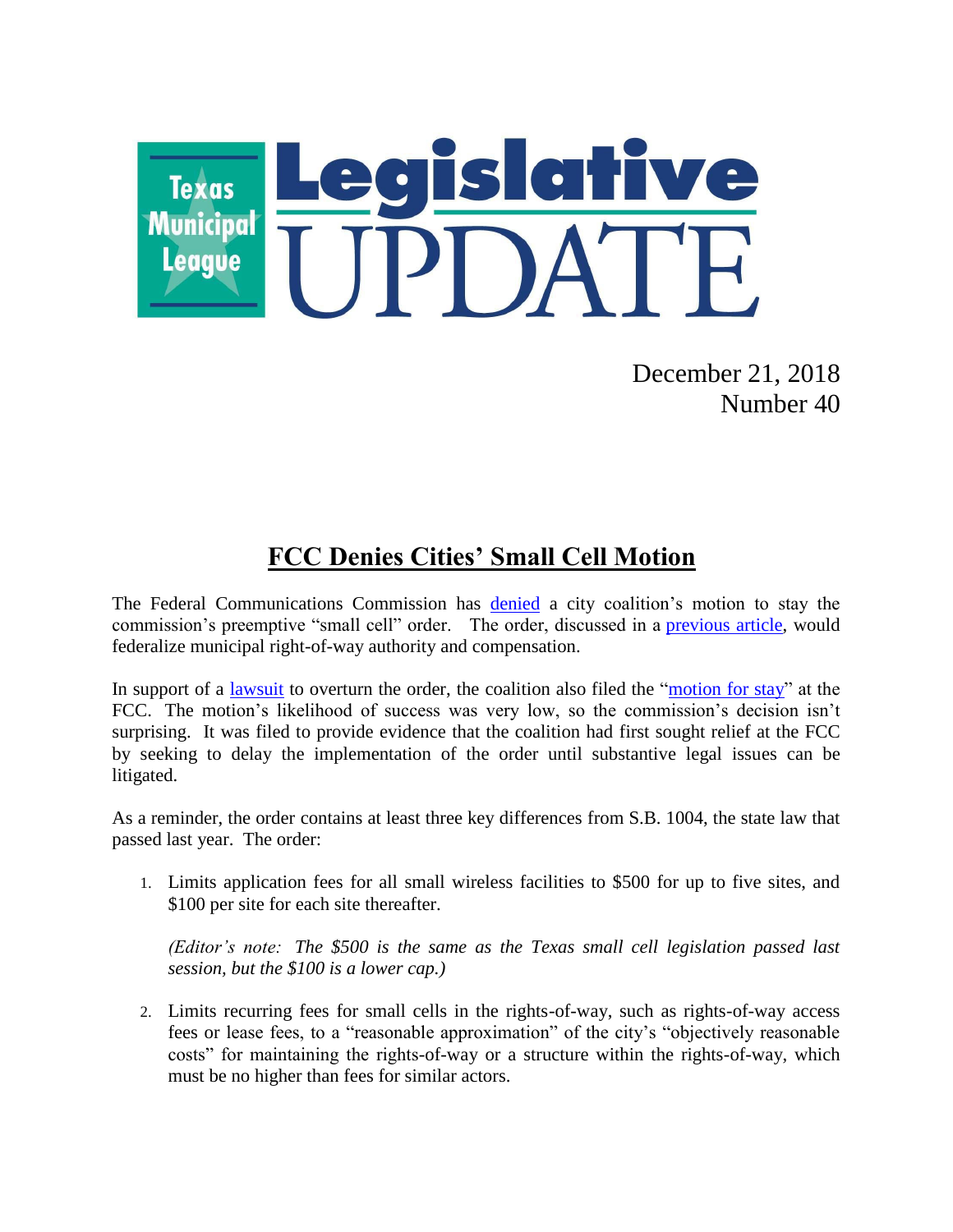The FCC finds a presumptively reasonable recurring fee to be \$270 per site, per year. Cities are expressly prohibited from recovering any cost not directly related to rights-ofway maintenance, charging fees above cost recovery, or recovering "unreasonable" costs, such as excessive contractor or consultant fees. The FCC finds gross revenue fees to be presumptively unreasonable, and existing agreements are not grandfathered.

*(Editor's note: The \$270 is similar to the amount in the Texas small cell legislation, but the Texas cap is currently in litigation.)*

3. Limits allowable local aesthetic requirements, including minimum spacing requirements, to those that "are: (1) reasonable, (2) no more burdensome than those applied to other types of infrastructure deployments, and (3) published in advance." The FCC notes that undergrounding requirements for all wireless facilities would constitute an illegal prohibition of service by a city, but it does not clarify whether local governments may require auxiliary equipment for small cell sites, such as equipment cabinets and fiber backhaul, to be undergrounded.

Items 1 and 2, above, will go into effect on January 14, 2019. The commission, in its denial of the motion for stay, extended the effective date of item 3 to April 15, 2019. As a practical matter, this means that cities will have additional time to enact or modify aesthetic standards in accordance with state law and the order.

In the meantime, the coalition – with support from the Texas Municipal League – has filed a judicial motion to stay at the federal Tenth Circuit Court of Appeals, at which a number of other lawsuits related to the order are pending. The judicial motion makes [similar arguments](https://www.tml.org/legis_updates/fcc-small-cell-update-litigation-begins) to the motion made to the commission. Even with litigation pending, city officials may want to review their small cell regulations with local counsel in anticipation of the order's upcoming effective dates.

## **Interim Report: House Committee on Transportation**

On November 27, 2018, the House Committee on Transportation released its [interim report.](https://www.lrl.state.tx.us/scanned/interim/85/T687.pdf) A summary of the charges and the committee's recommendations relevant to cities are provided below.

• **Charge 1:** Review the state's response to Hurricane Harvey and natural disaster preparedness with respect to the transportation system and transportation infrastructure. Make recommendations for improving agency operations related to emergency preparedness and response.

#### **Committee Recommendations:**

1. TxDOT should identify existing evacuation routes on the state highway system which were impassable during Hurricane Harvey and determine whether limited elevation of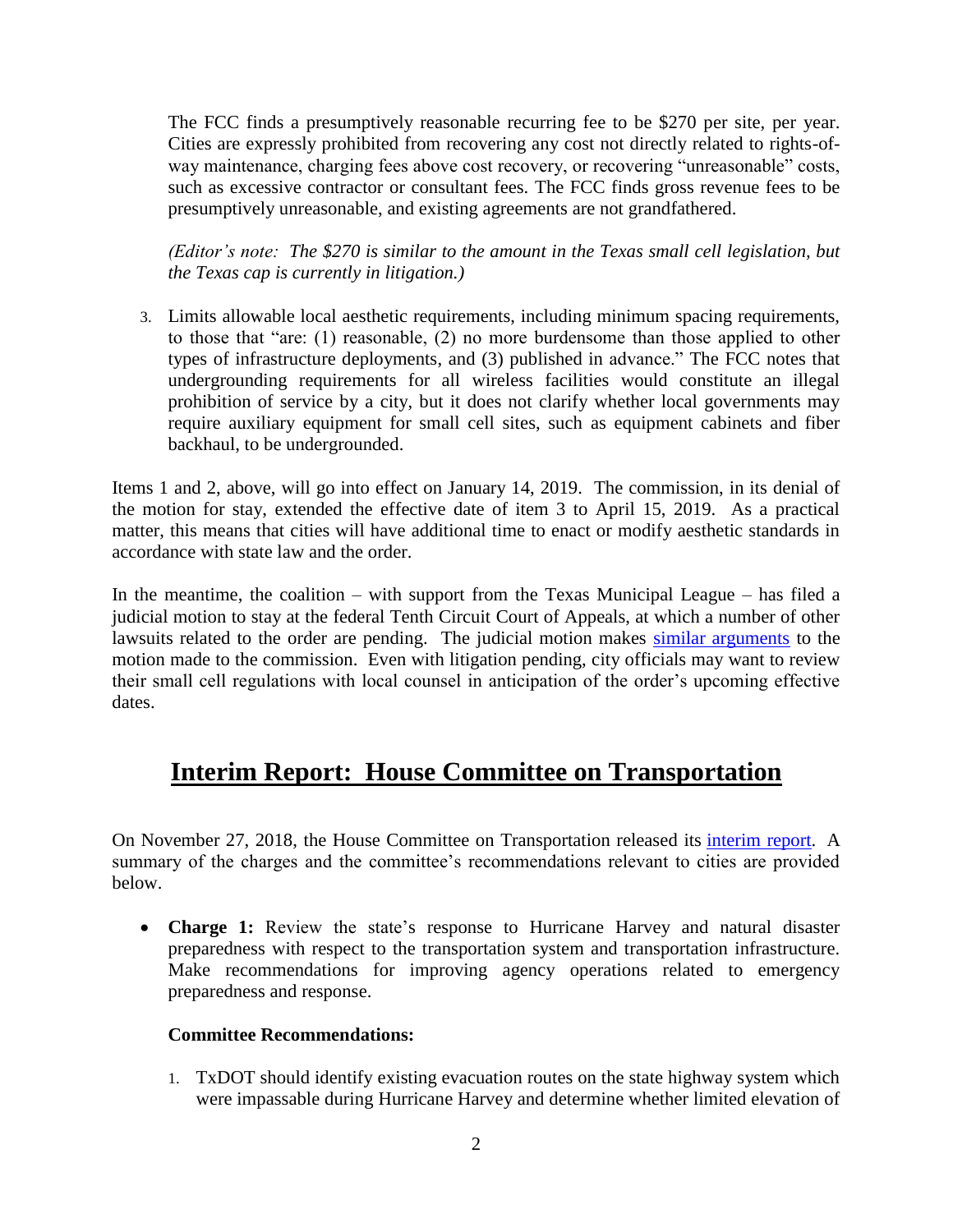flooded sections could alleviate evacuation concerns. If this is a viable solution, then elevation of these key sections should be incorporated into state highway planning and funding at the earliest possible time.

- 2. TxDOT should work with local governmental entities affected by disasters to ensure that traffic signs, signals, and lights are able to be replaced as soon as possible following the event and to share available resources as necessary to fulfill this function.
- 3. TxDOT should work with city and county emergency management information systems to ensure that information regarding road conditions and closures is able to be relayed to these entities and shared with their citizens in an effective manner.
- 4. TxDOT in cooperation with the Texas Division of Emergency Management (TDEM) should identify and evaluate key civilian infrastructure such as the Texas Medical Center that must remain accessible to vehicle traffic and determine if there are any steps that could be taken on state highways to ensure that access. TxDOT should then incorporate these steps into state highway planning and funding.
- 5. Texas Maritime Ports should be supported in their efforts to obtain federal funding for the clearing and dredging of critical waterways that have been limited due to the effects of Hurricane Harvey.
- **Charge 3:** Study the efficacy of existing transportation finance mechanisms from state, regional, and local perspectives. Identify opportunities to improve existing transportation finance mechanisms and investigate the feasibility of developing new ones.

#### **Committee Recommendations:**

- 1. The Sunset provision from the enabling statute for Proposition 1 should be removed.\*
- 2. The Sunset provision from the enabling statute for Proposition 7 should be removed.\*
- 3. A constitutional amendment should be proposed to allow counties to create Transportation Reinvestment Zones and use the proceeds as necessary for the purposes set forth for the creation of the TRZ, including the authority to secure debt with TRZ revenues.
- 4. TxDOT, Regional Mobility Authorities, and county and regional toll authorities should be authorized to enter into comprehensive development agreements that would require Texas Transportation Commission approval for projects which are able to attract new federal funding made available through federal legislation and which require public/private partnerships.
- 5. TxDMV should study the most effective mechanism for collecting appropriate road use fees for owners of electric vehicles and the appropriate amount of those fees and report back to the legislature by October 2020.

*\*(Editor's Note: Propositions 1 and 7 were constitutional amendments that dedicated certain state oil and gas and motor vehicle sales tax revenues to state transportation purposes.)*

 **Charge 6:** Study emerging issues in transportation related to technology and evaluate the state's preparedness for addressing challenges and opportunities posed by technological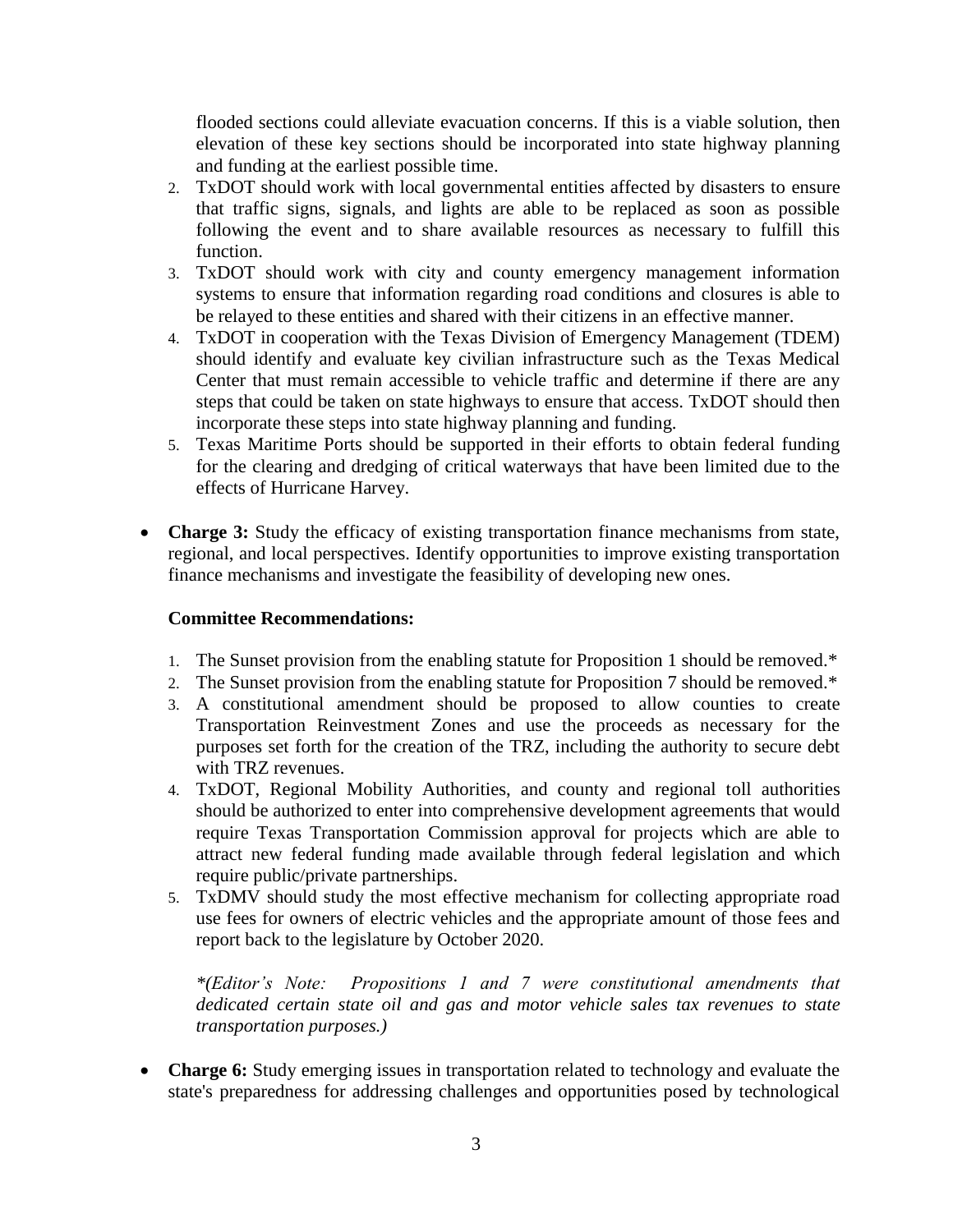advances. Review the implementation of state and federal programs and legislation related to intelligent transportation systems, autonomous vehicles, unmanned aircraft systems (i.e., drones), and other technological changes.

#### **Committee Recommendations:**

- 1. The implementation of highly autonomous vehicles should be closely monitored to ensure that further action to protect the public may be taken as needed.
- 2. TxDOT should continue to expand its programs related to the use of dynamic messaging signs to improve safety and provide greater driver knowledge of road conditions, weather events and safety announcements.
- 3. Any regulation of unmanned aerial systems should provide the public with appropriate protections, while allowing the commercial development of new innovations.
- 4. The attachment, carrying, or use of weapons, explosives, or hazardous chemicals on Unmanned Aerial Systems by non-military individuals or entities should be prohibited.

## **Don't Forget: Mandatory Eminent Domain Reporting**

The comptroller will be sending reminders to cities to file their annual eminent domain report as required by law. Legislation passed in 2015 requires cities to annually fill out a [web-based form](https://www.comptroller.texas.gov/transparency/local/eminent-domain/reporting.php) with the comptroller relating to each city's statutory eminent domain authority. (The failure to fill out the form could result in a \$1,000 penalty against a city.)

The 2018 reporting window opens on November 1. The entry should be, for almost every city, just an update of previously-filed information, including whether the city exercised its eminent domain authority in the preceding calendar year by filing a condemnation petition under Section 21.012, Property Code.

Of course, any city that never filled out the form as required should do so now. Detailed instructions on doing so are available in this [previous article.](https://www.tml.org/legis_updates/LU2015-42#mandatory) Questions should be directed to Ty Myrick, with the comptroller's data analysis and transparency division, at [transparency@cpa.texas.gov](mailto:transparency@cpa.texas.gov)

## **City-Related Bills Filed**

### **Property Tax**

No city-related property tax bills were filed this week.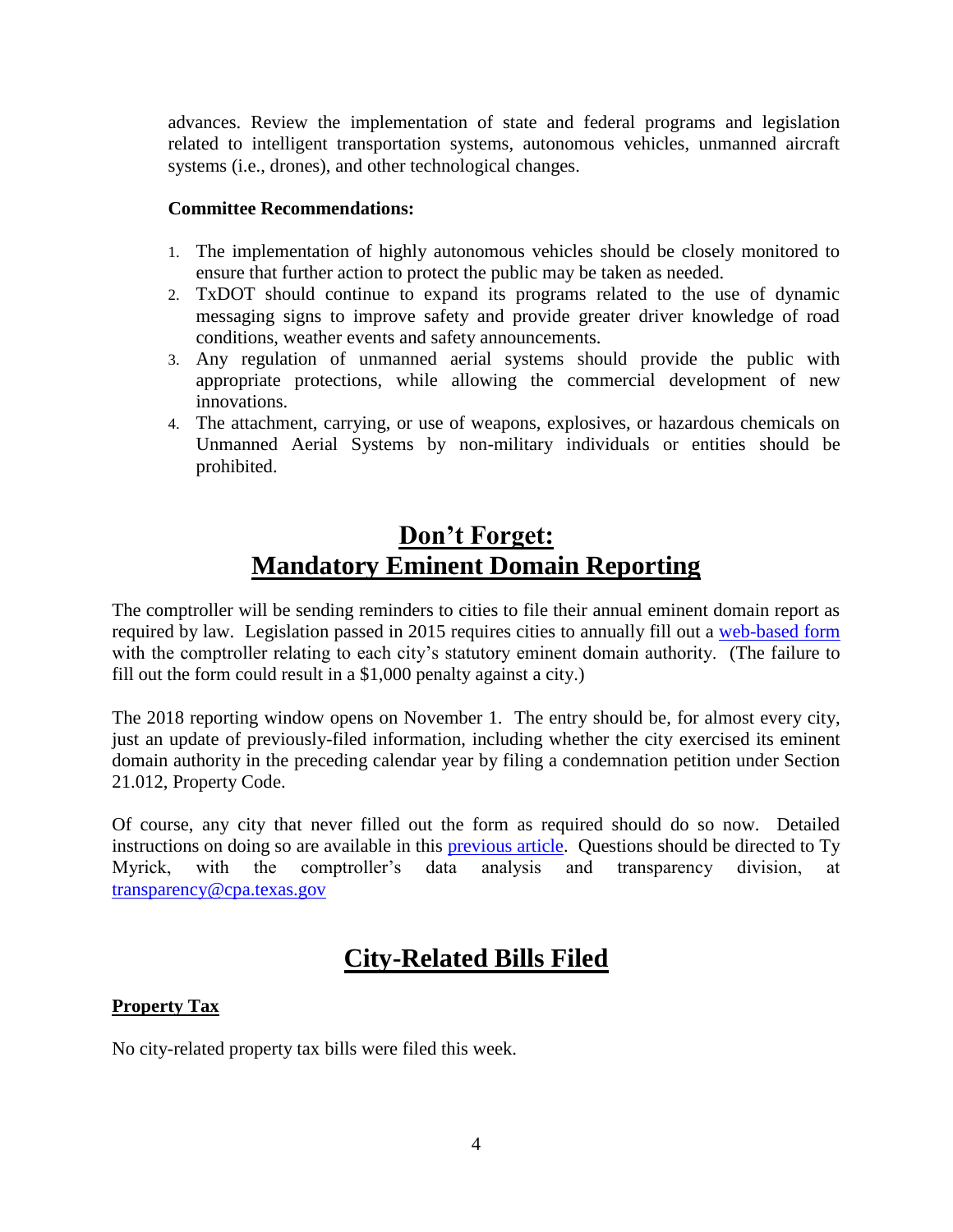#### **Sales Tax**

No city-related sales tax bills were filed this week.

#### **Purchasing**

No city-related purchasing bills were filed this week.

#### **Elections**

**H.B. 526 (Israel) – Voter Identification**: would, among other things, eliminate the photo identification requirement and expand the types of documentation that are considered acceptable forms of identification for purposes of voting. (Companion bill is **S.B. 104** by **Menendez**.)

**H.B. 530 (Miller) – Application for Mail Ballot**: would: (1) provide that an application for a ballot to be voted by mail by an elderly or disabled voter that does not specify the election for which a ballot is requested, or is for more than one election, is considered to be an application for a ballot for each election, including any ensuing runoff, that occurs before the earlier of January 1 of the first odd-numbered year after the calendar year in which the application was submitted; and (2) provide that an application described by (1) that is submitted in the last 60 days of an even-numbered year is considered to be submitted in the following calendar year.

**S.B. 231 (Menendez) – Voter Identification**: would, among other things, expand the list of acceptable forms of identification for the purposes of voting and allow a voter to present two forms of identification from the expanded list if the identification documents were issued or delivered to the voter as proof of identification, so long as one form of identification contains the name and address of the voter.

#### **Open Government**

No city-related open government bills were filed this week.

#### **Other Finance and Administration**

**S.B. 230 (Perry) – Rock Climbing**: would include rock climbing in the recreational use statute for tort liability purposes.

**S.B. 248 (Seliger) – Public Funds Investment Act**: provides that the treasurer, chief financial officer, or investment officer of a school district or city must take only the initial 10 hour training under the Public Funds Investment Act but no continuing investment training if the school district or city: (1) does not invest district or city funds; or (2) only deposits district or city funds in interest-bearing deposit accounts or certificates of deposit.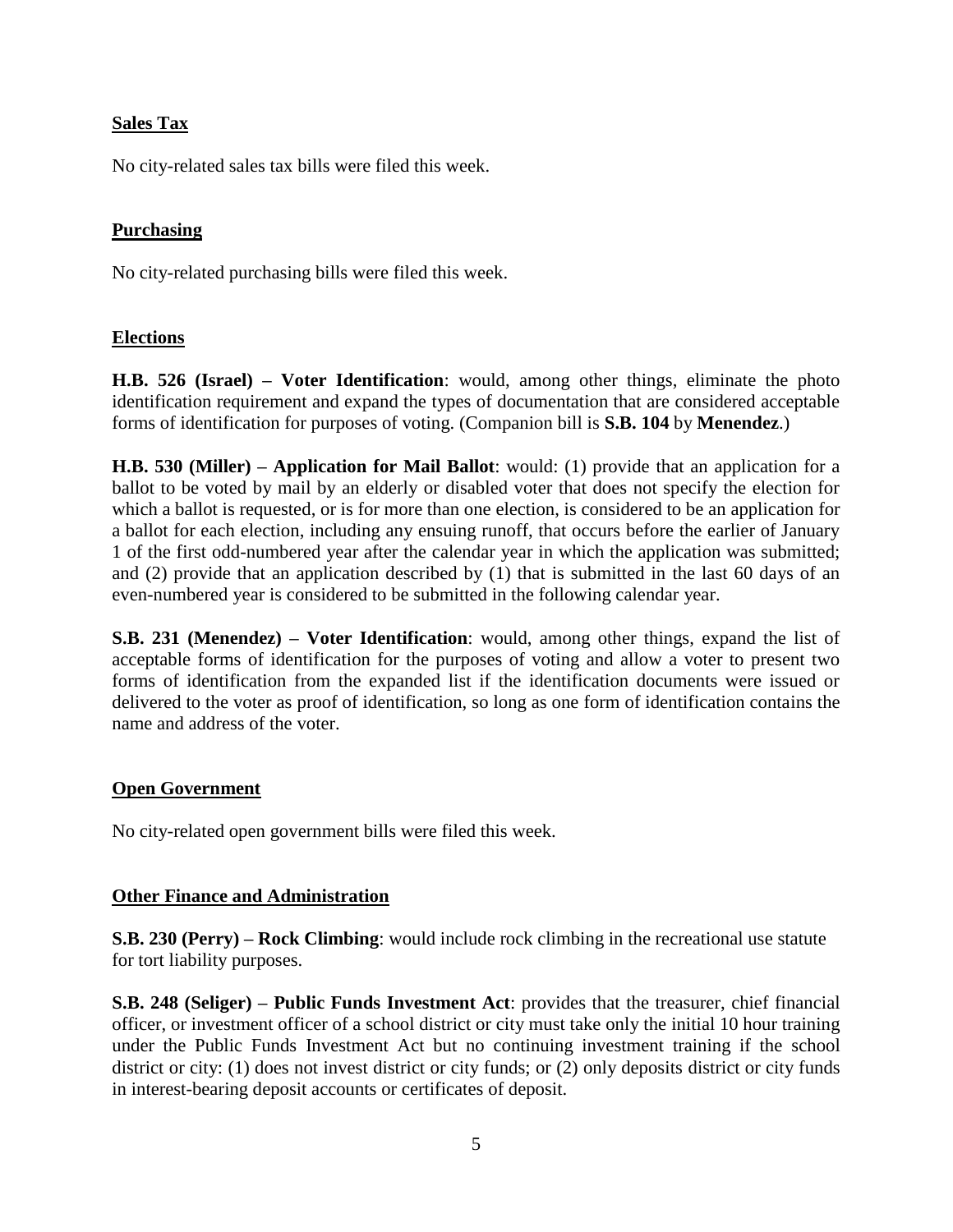### **Municipal Courts**

No municipal court bills were filed this week.

#### **Community and Economic Development**

**H.B. 514 (Hinojosa) – Plastic Bag Regulations**: would provide that the term "container or package" in Health and Safety Code Section 361.0961 (the statute that is construed by the Texas Supreme Court to preempt city plastic bag regulations) does not include a single-use bag provided by a retail business to a customer at the point of sale for the purpose of transporting purchases.

#### **Personnel**

No city-related personnel bills were filed this week.

#### **Public Safety**

**H.B. 516 (Springer) – Handgun License**: would provide that there is no cause of action against an owner, lessee, or manager of property based on their decision not to exercise the option to forbid the carrying of handguns by a license holder on the property by providing notice under Sections 30.06 and 30.07, Penal Code.

**H.B. 518 (Springer) – Fire Safety Inspections**: would allow a fire safety inspection required by state or local law, rule, or ordinance to be conducted by an individual trained in accordance with the Standard for Professional Qualifications for Fire Inspector and Plan Examiner and certified by the Texas Commission on Fire Protection, the State Firemen's and Fire Marshals' Association, the National Fire Protection Association, the International Code Council, or any other state agency with authority over fire safety inspections.

**H.B. 534 (Geren) – Court Program**: would expand the definition of a public safety employee, for the purpose of participating in a public safety employee treatment court program, to include an emergency service dispatcher.

**S.B. 247 (Hinojosa) – Forfeiture Proceeding**: would: (1) raise the state's burden of proof from preponderance of the evidence to clear and convincing evidence in proceedings related to the seizure of property and forfeiture hearings; (2) limit the transfer of forfeitable property to the federal government; and (3) limit law enforcement agency or Texas National Guard cooperation in federal forfeiture actions. (Companion bill is **H.B. 182** by **Canales**.)